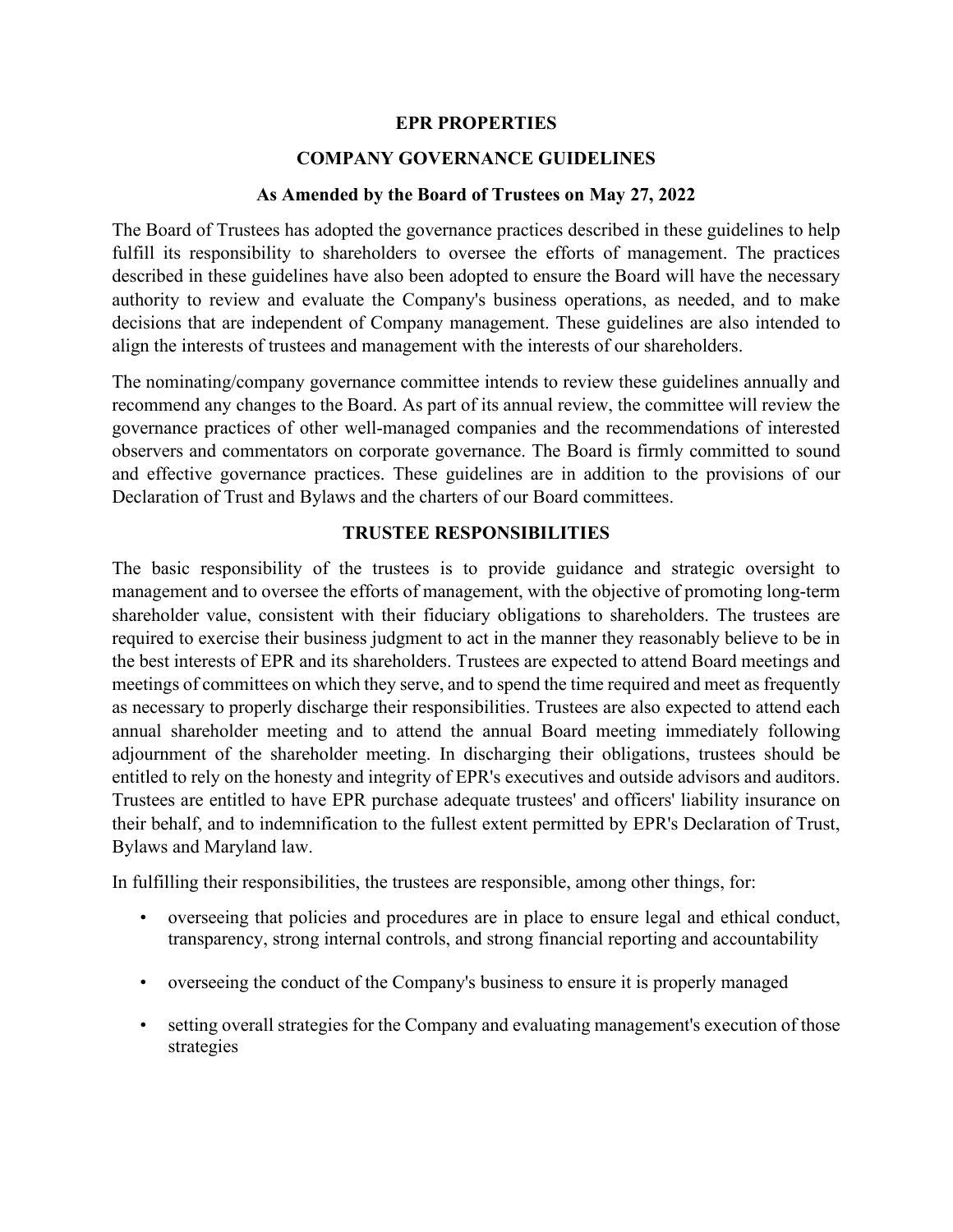- assessing major risk factors facing the Company and management's policies and processes adopted to manage those risks
- nominating, compensating and evaluating trustees
- selecting, compensating and evaluating, and replacing when necessary, the executive officers of the Company
- evaluating Board practices and performances

# **TRUSTEE QUALIFICATIONS**

The nominating/company governance committee is responsible for reviewing with the Board, on an annual basis, the requisite skills and characteristics of new Board members and the composition of the Board as a whole. Nominees for trustee will be selected by the Board upon the recommendation of the nominating/company governance committee in accordance with the policies and principles in these guidelines, the Company's independence standards for trustees and the committee's charter. The nominating/company governance committee is also responsible for recommending to the Board the membership of the audit, nominating/company governance and compensation committees.

Each trustee shall:

- maintain the highest personal and professional ethics and integrity
- represent the long-term interests of shareholders
- exercise independent thought, perspective and judgment
- devote sufficient time, energy and attention to ensure the diligent performance of his or her duties
- demonstrate a sincere commitment to the long-term success of the Company and the achievement of its objectives

The nominating/company governance committee will review each trustee's continuation on the Board every three years. The nominating/company governance committee will not recommend for nomination for election to the Board of Trustees any incumbent member of the Board of Trustees who has, or will prior to the next Annual Meeting of Shareholders, turned 75 years of age.

The Chief Executive Officer may be a member of the Board. Any officer of the Company who is also a member of the Board must resign from the Board upon any termination of his or her employment with the Company.

# **TRUSTEE RESIGNATION POLICY**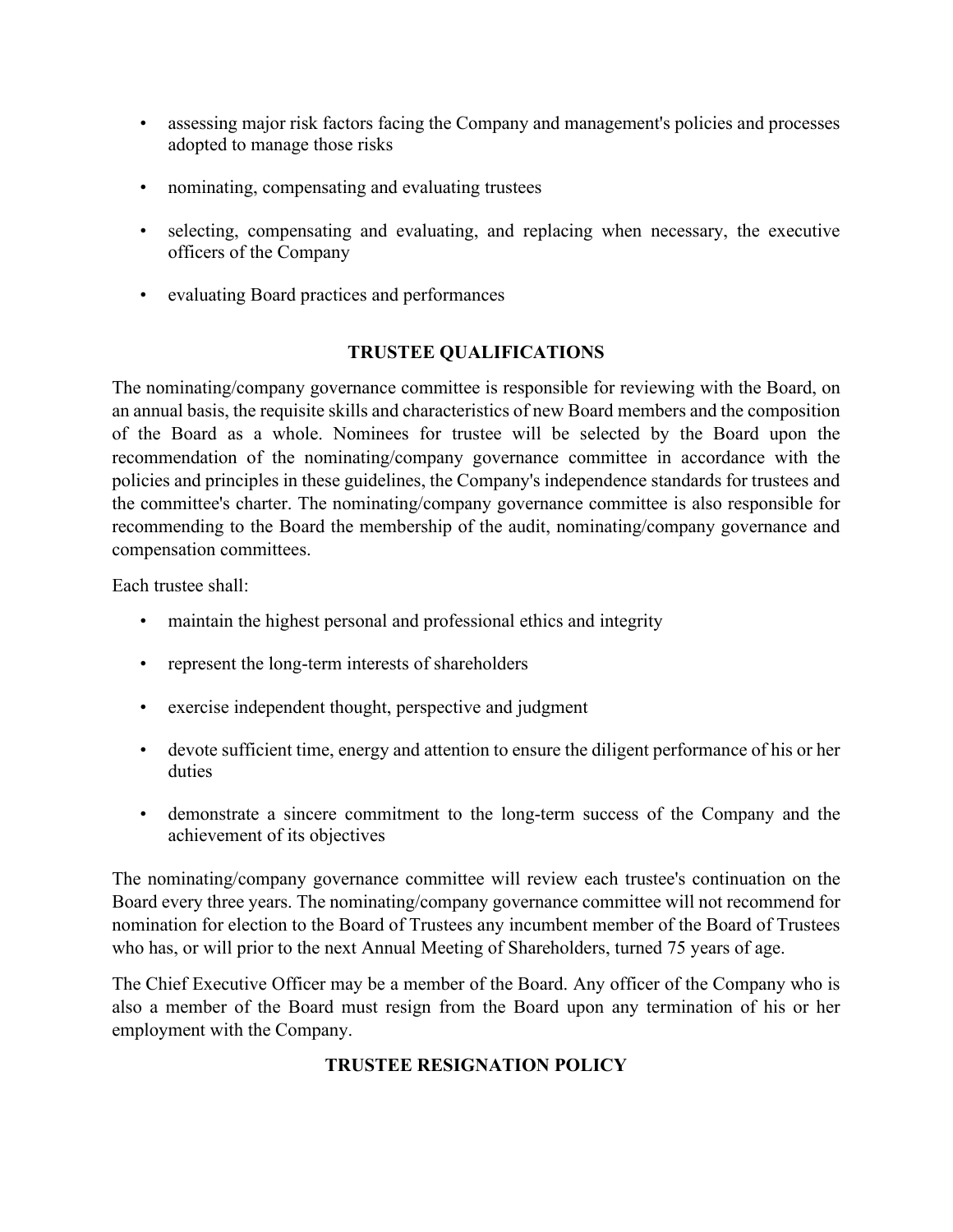Individual Trustees who experience any significant change in their personal circumstances, including a change in their principal job or professional responsibilities, should submit a letter of resignation to the Board to be effective on acceptance by a majority of the disinterested members of the Board at a meeting thereof duly called and held.

### **ROLE OF INDEPENDENT TRUSTEES**

A majority of the trustees shall be independent in accordance with the independence requirements of the New York Stock Exchange ("NYSE") and the independence standards for trustees adopted by the Board.

The non-management trustees shall meet, without management, in regularly scheduled executive sessions not less often than quarterly. If the non-management trustees include any persons who are not independent under NYSE rules, the trustees who are independent shall meet in executive session not less often than annually.

### **SIZE OF THE BOARD**

The Board believes that, given the nature of the Company's business and the desirability of a diversity of views on the Board, the Board should consist of not less than five trustees.

#### **COMMUNICATION WITH THE BOARD**

Interested parties shall have the right to communicate directly with the independent trustees as a group, and shareholders shall be entitled to communicate directly with the Board, in accordance with policies and procedures adopted by the Board and disclosed under SEC and NYSE rules.

Unless otherwise determined by the Board at any time, the Company's complaint procedures established under SEC Rule 10A-3(b)(3) may be used for this purpose. Any employee may act as an agent for the independent trustees in facilitating direct communications with the Board. Acting in that capacity, employees may review, sort and summarize communications, but may not "filter out" any communications from being presented to the independent trustees without instruction from the independent trustees. Any communication filtered out pursuant to such instruction must be made available to any independent trustee who requests it. Any direct communications received by the independent trustees may be shared with management if the independent trustees deem it advisable.

### **AGENDA FOR BOARD MEETINGS**

The Chairman will establish the agenda for each Board meeting. Each Board member and executive officer is free to suggest items for inclusion on the agenda and to raise at the meeting any subject not on the agenda. Information important to an understanding of the business to be conducted at a Board or committee meeting should be distributed in writing to the trustees and be reviewed by them before the meeting. The Board will review EPR's long-term strategic plans and the principal issues EPR will face during at least one Board meeting each year. All such information shall be maintained in accordance with the Company's confidentiality policy.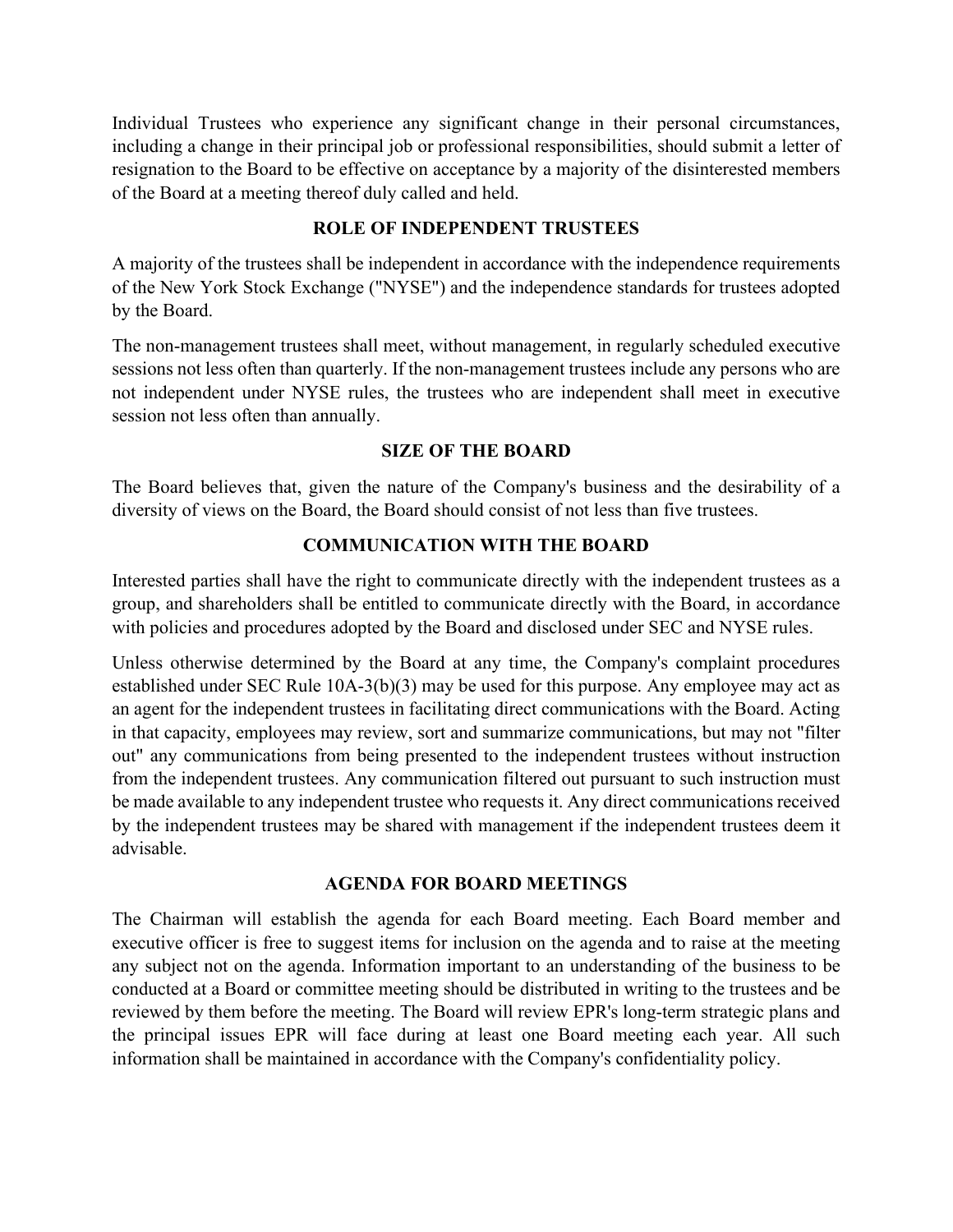#### **BOARD COMMITTEES**

The Board will have at all times an audit committee, a compensation committee and a nominating/company governance committee. All of the members of these committees shall meet the independence requirements of the NYSE. The members of the audit committee shall also meet the independence standards in SEC Rule 10A-3. Compensation committee members shall meet the definition of "non-employee director" within the meaning of SEC Rule 16b-3 and "outside director" within the meaning of Section 162(m) of the Internal Revenue Code. Committee members will be appointed by the Board upon recommendation of the nominating/company governance committee and consideration of the desires of individual trustees. If all of the independent trustees do not serve on all committees, consideration should be given to rotating committee members periodically, but rotation is not mandated as a policy.

Each committee shall have its own written charter. The charters will describe the purposes, goals and responsibilities of the committees and qualifications for committee membership.

The Chairman of each committee, in consultation with its members, will determine the frequency of committee meetings consistent with any requirements in the committee's charter. The Chairman of each committee, in consultation with its members and management, will develop the committee's agenda for each meeting. A schedule of all committee meetings will be furnished to all trustees.

The Board and each committee has the power, at EPR's expense, to hire such independent legal, financial and other advisors as it deems necessary, without consulting or obtaining the approval of any officer of EPR in advance.

The Board may from time to time establish additional committees as it deems necessary or appropriate.

# **LIMITS ON OTHER SERVICE**

The members of the audit committee may not serve on the audit committees of more than two other public companies. Independent trustees may not serve on the boards of more than four other public companies. To enable EPR to monitor this policy, trustees should advise the Chairman of the Board and the Chairman of the nominating/company governance committee in advance before accepting an invitation to serve on another public company board or audit committee. Officers of the company shall obtain the consent of the Chairman of the Board before serving on the board of another public company.

# **TRUSTEE ACCESS TO OFFICERS AND EMPLOYEES**

Trustees shall have full and free access to the officers, employees, external auditors and counsel of the Company. Any meetings or contacts a trustee wishes to initiate may be arranged through the CEO, CFO or General Counsel directly by the trustee. The trustees will use their judgment to ensure that any such contact is not disruptive to the business or operations of EPR and will, to the extent not inappropriate, copy the CEO and General Counsel on any written communications between a trustee and an officer, employee, auditor or counsel of the Company.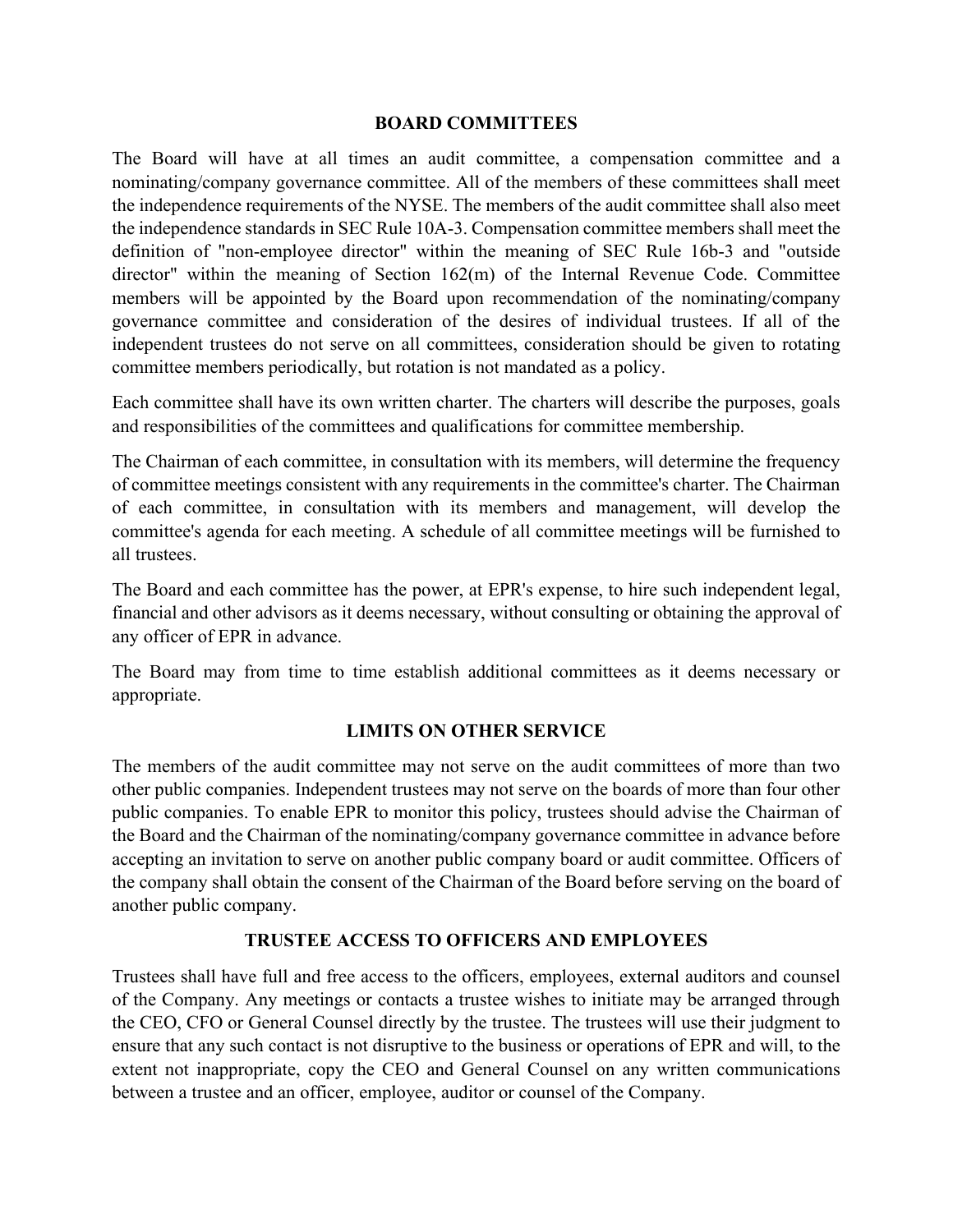The Board welcomes regular attendance at Board meetings by senior officers and by employees with knowledge of the items being discussed. Board meetings may also be attended by outside advisors if requested by any trustee or an executive officer of the Company. Each committee may request that outside advisors attend meetings of that committee.

### **TRUSTEE COMPENSATION**

The form and amount of trustee compensation will be determined by the Board upon the recommendation of the compensation committee. The Company recognizes that trustees should be adequately compensated for their service as Board and committee members, especially in light of their additional duties and responsibilities under the Sarbanes-Oxley Act and related SEC and NYSE rules. Board and committee compensation should be adequate for a company of EPR's size and complexity, but should not exceed what is customary for trustees or directors of comparable companies. Trustee compensation should be simple, transparent and easy to understand. The compensation committee will conduct an annual review of trustee compensation. No independent trustee or member of the audit committee, compensation committee or nominating/company governance committee, or his or her affiliates, may receive any compensation from EPR other than trustee and committee fees paid in the ordinary course and certain forms of deferred compensation permitted under NYSE rules and SEC Rule 10A-3.

# **TRUSTEE EQUITY OWNERSHIP**

The Board believes trustees should have meaningful ownership of the Company's shares. To assist in meeting that objective, the Board believes a significant component of trustee compensation should be equity-based.

# **TRUSTEE ORIENTATION AND CONTINUING EDUCATION**

The Company may provide new trustee orientation and continuing trustee education from time to time.

# **SELECTION OF CHAIRMAN, CEO AND LEAD INDEPENDENT TRUSTEE**

The Chairman and CEO shall be elected by the Board in consultation with the nominating/company governance committee. If the offices of Chairman and CEO are held by the same person, the Board in consultation with the nominating/company governance committee will elect a Lead Independent Trustee.

The responsibilities of a Lead Independent Trustee will include (i) consulting with the Chairman of the Board, as appropriate, regarding the information, agendas and schedules of Board and Board committee meetings; (ii) scheduling, setting the agenda for and serving as chair of meetings of independent trustees; (iii) serving as principal liaison between the independent trustees and the Chairman of the Board; (iv) coordinating with the nominating/company governance committee in the development and implementation of Board refreshment, diversity, trustee performance reviews and committee leadership and membership; and (v) ensuring that he or she is available for consultation and direct communications on behalf of the independent trustees with investors and external stakeholders as appropriate.